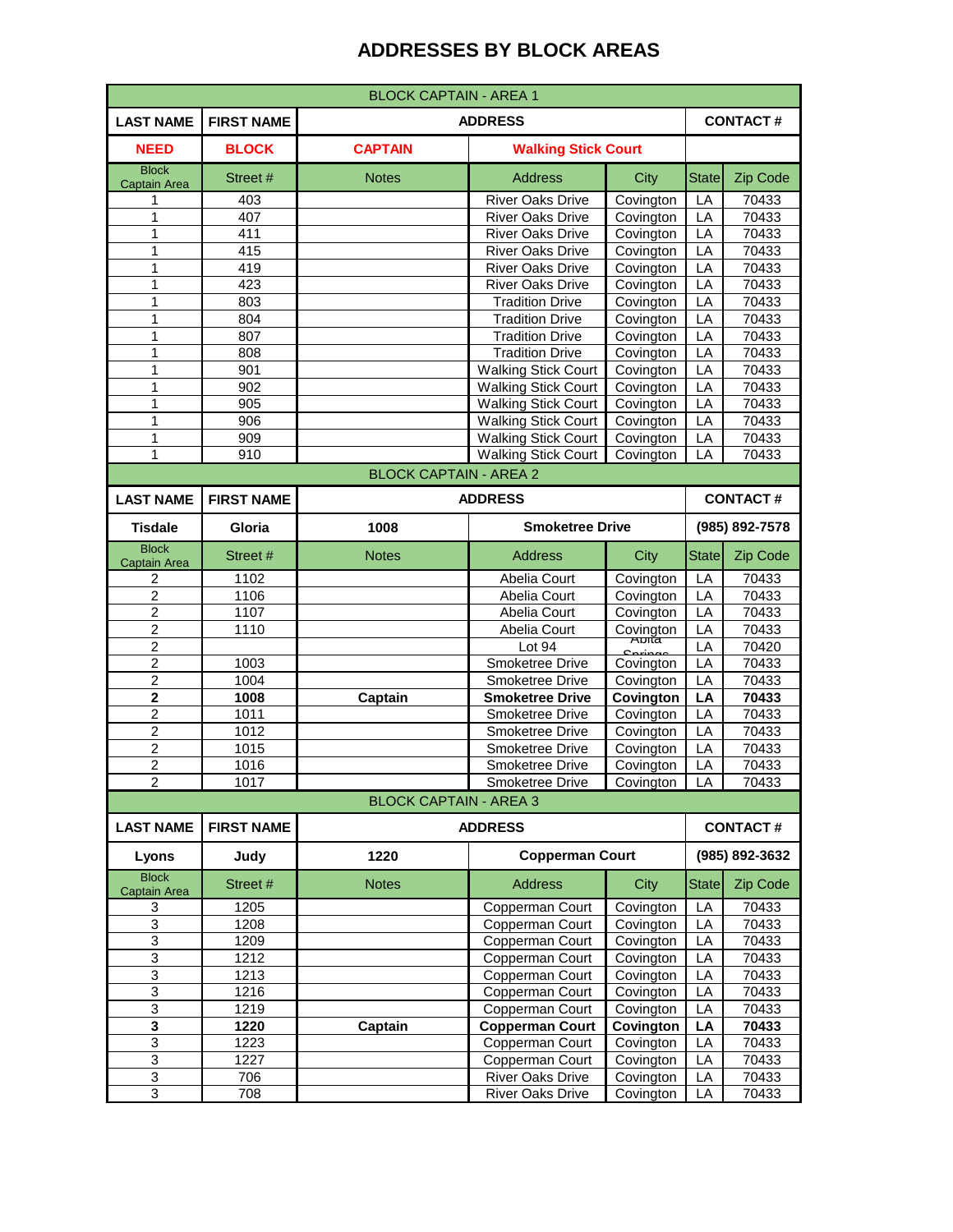| <b>BLOCK CAPTAIN - AREA 4</b>       |                   |                               |                                      |                   |              |                   |  |
|-------------------------------------|-------------------|-------------------------------|--------------------------------------|-------------------|--------------|-------------------|--|
| <b>LAST NAME</b>                    | <b>FIRST NAME</b> | <b>ADDRESS</b>                |                                      |                   |              | <b>CONTACT#</b>   |  |
| <b>Schaeffer</b>                    | Pat               | 1315<br><b>Vesper Lane</b>    |                                      |                   |              | (985) 871-1192    |  |
| <b>Block</b><br><b>Captain Area</b> | Street #          | <b>Notes</b>                  | <b>Address</b>                       | City              | <b>State</b> | Zip Code          |  |
| 4                                   | 710               |                               | <b>River Oaks Drive</b>              | Covington         | LА           | 70433             |  |
| 4                                   | 1305              |                               | Vesper Lane                          | Covington         | LA           | 70433             |  |
| 4                                   | 1306              |                               | Vesper Lane                          | Covington         | LA           | 70433             |  |
| 4                                   | 1310              |                               | Vesper Lane                          | Covington         | LA           | 70433             |  |
| $\overline{4}$                      | 1311              |                               | Vesper Lane                          | Covington         | LA           | 70433             |  |
| $\overline{4}$                      | 1314              |                               | Vesper Lane                          | Covington         | LA           | 70433             |  |
| 4                                   | 1315              | Captain                       | <b>Vesper Lane</b>                   | Covington         | LA           | 70433             |  |
| $\overline{4}$                      | 1318              |                               | Vesper Lane                          | Covington         | LA           | 70433             |  |
| $\overline{\mathbf{4}}$             | 1321              |                               | Vesper Lane                          | Covington         | LA           | 70433             |  |
| $\overline{4}$                      | 1322              |                               | Vesper Lane                          | Covington         | LA           | 70433             |  |
|                                     |                   | <b>BLOCK CAPTAIN - AREA 5</b> |                                      |                   |              |                   |  |
| <b>LAST NAME</b>                    | <b>FIRST NAME</b> |                               | <b>ADDRESS</b>                       |                   |              | <b>CONTACT#</b>   |  |
| Gill                                | Kathy             | 1407                          | <b>Sweet Bay Court</b>               |                   |              | (985) 892-3632    |  |
| <b>Block</b><br>Captain Area        | Street #          | <b>Notes</b>                  | <b>Address</b>                       | City              | <b>State</b> | Zip Code          |  |
| 5                                   | 811               |                               | <b>River Oaks Drive</b>              | Covington         | LA           | 70433             |  |
| 5                                   | 812               |                               | <b>River Oaks Drive</b>              | Covington         | LA           | 70433             |  |
| 5                                   | 815               |                               | <b>River Oaks Drive</b>              | Covington         | LA           | 70433             |  |
| 5                                   | 819               |                               | <b>River Oaks Drive</b>              | Covington         | LA           | 70433             |  |
| 5                                   | 1401              |                               | <b>Sweet Bay Court</b>               | Covington         | LA           | 70433             |  |
| 5                                   | 1404              |                               | Sweet Bay Court                      | Covington         | LA           | 70433             |  |
| 5                                   | 1405              |                               | Sweet Bay Court                      | Covington         | LA           | 70433             |  |
| 5                                   | 1407              | Captain                       | <b>Sweet Bay Court</b>               | Covington         | LA           | 70433             |  |
| $\overline{5}$                      | 1408              |                               | Sweet Bay Court                      | Covington         | LA           | 70433             |  |
| 5                                   | 1412              |                               | Sweet Bay Court                      | Covington         | LA           | 70433             |  |
| 5                                   | 1416              |                               | Sweet Bay Court                      | Covington         | LA           | 70433             |  |
| 5                                   | 1419              |                               | Sweet Bay Court                      | Covington         | LA           | 70433             |  |
| 5                                   | 1423              |                               | <b>Sweet Bay Court</b>               | Covington         | LA           | 70433             |  |
|                                     |                   | <b>BLOCK CAPTAIN - AREA 6</b> |                                      |                   |              |                   |  |
| <b>LAST NAME</b>                    | <b>FIRST NAME</b> |                               | <b>ADDRESS</b>                       |                   |              | <b>CONTACT#</b>   |  |
| Lacaze<br><b>Block</b>              | Donna             | 1107                          | <b>Hardy Drive</b>                   |                   |              | (985) 892-7581    |  |
| Captain Area<br>6                   | Street #<br>1107  | <b>Notes</b><br>Captain       | <b>Address</b><br><b>Hardy Drive</b> | City<br>Covington | State<br>LA  | Zip Code<br>70433 |  |
| 6                                   |                   |                               | Lot 252                              | Humble            | <b>TX</b>    | 77346             |  |
| 6                                   | 1206              |                               | Needle Point Lane                    | Covington         | LA           | 70433             |  |
| 6                                   | 1207              |                               | Needle Point Lane                    | Covington         | LA           | 70433             |  |
| $\,6$                               | 1210              |                               | Needle Point Lane                    | Covington         | LA           | 70433             |  |
| 6                                   | 1211              |                               | Needle Point Lane                    | Covington         | LA           | 70433             |  |
| $\,6$                               | 1214              |                               | Needle Point Lane                    | Covington         | LA           | 70433             |  |
| 6                                   | 1215              |                               | Needle Point Lane                    | Covington         | LA           | 70433             |  |
| 6                                   | 1218              |                               | Needle Point Lane                    | Covington         | LA           | 70433             |  |
| $\,6$                               | 1219              |                               | Needle Point Lane                    | Covington         | LA           | 70433             |  |
| $\overline{6}$                      | 822               |                               | River Oaks Drive                     | Covington         | LA           | 70433             |  |
| $\,6\,$                             | 826               |                               | River Oaks Drive                     | Covington         | LA           | 70433             |  |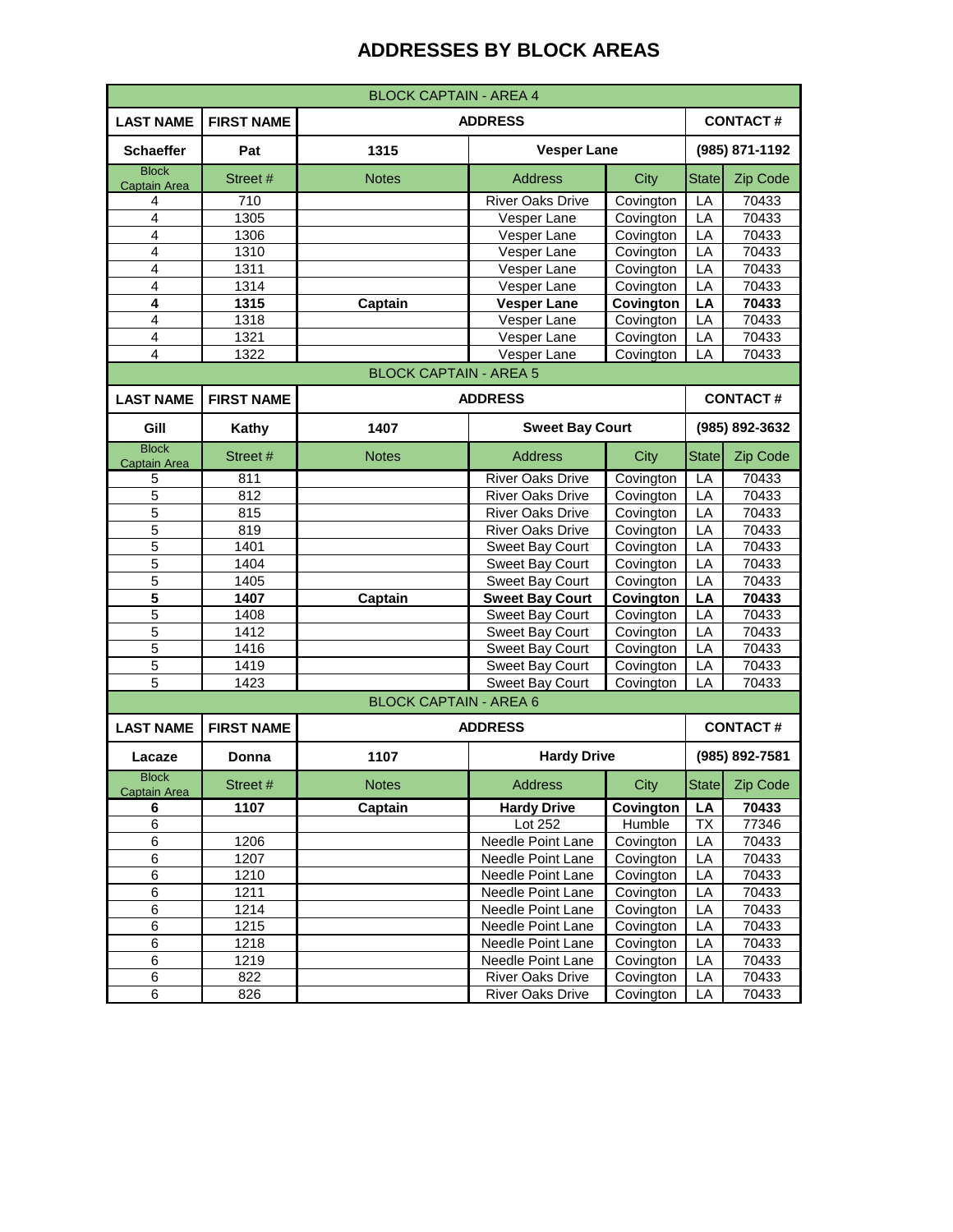| <b>BLOCK CAPTAIN - AREA 7</b>       |                                                        |                               |                                          |                        |              |                 |  |
|-------------------------------------|--------------------------------------------------------|-------------------------------|------------------------------------------|------------------------|--------------|-----------------|--|
| <b>LAST NAME</b>                    | <b>CONTACT#</b><br><b>ADDRESS</b><br><b>FIRST NAME</b> |                               |                                          |                        |              |                 |  |
| <b>Burke</b>                        | <b>Paulette</b>                                        | 1305                          | Andorra                                  |                        |              | (985) 875-7860  |  |
| <b>Block</b>                        | Street #                                               | <b>Notes</b>                  | <b>Address</b>                           | City                   | <b>State</b> | Zip Code        |  |
| <b>Captain Area</b><br>7            | 1300                                                   |                               | Andora Lane                              | Covington              | LA           | 70433           |  |
| $\overline{\mathbf{r}}$             | 1305                                                   | Captain                       | <b>Andora Lane</b>                       | Covington              | LA           | 70433           |  |
| 7                                   | 1306                                                   |                               | Andorra Lane                             | Covington              | LA           | 70433           |  |
| $\overline{7}$                      | 1309                                                   |                               | Andorra Lane                             | Covington              | LA           | 70433           |  |
| $\overline{7}$                      | 1310                                                   |                               | Andorra Lane                             | Covington              | LA           | 70433           |  |
| 7                                   | 1313                                                   |                               | Andora Lane                              | Covington              | LA           | 70433           |  |
| $\overline{7}$                      | 1314                                                   |                               | Andora Lane                              | Covington              | LA           | 70433           |  |
| 7<br>7                              | 1317<br>1318                                           |                               | Andora Lane<br>Andorra Lane              | Covington<br>Covington | LA<br>LA     | 70433<br>70433  |  |
| 7                                   | 1111                                                   |                               | <b>Hardy Drive</b>                       | Covington              | LA           | 70433           |  |
| $\overline{7}$                      | 1115                                                   |                               | <b>Hardy Drive</b>                       | Covington              | LA           | 70433           |  |
| $\overline{7}$                      | 1119                                                   |                               | <b>Hardy Drive</b>                       | Covington              | LA           | 70433           |  |
| $\overline{7}$                      | 1120                                                   |                               | <b>Hardy Drive</b>                       | Covington              | LA           | 70471           |  |
|                                     |                                                        | <b>BLOCK CAPTAIN - AREA 8</b> |                                          |                        |              |                 |  |
| <b>LAST NAME</b>                    | <b>FIRST NAME</b>                                      |                               | <b>ADDRESS</b>                           |                        |              | <b>CONTACT#</b> |  |
| <b>Newman</b>                       | Sonya                                                  | 1131                          | Hardy                                    |                        |              | (505) 234-8599  |  |
| <b>Block</b><br><b>Captain Area</b> | Street #                                               | <b>Notes</b>                  | <b>Address</b>                           | City                   | <b>State</b> | Zip Code        |  |
| 8                                   | 1407                                                   |                               | Carissa Court                            | Covington              | LA           | 70433           |  |
| 8                                   | 1123                                                   |                               | <b>Hardy Drive</b>                       | Covington              | LA           | 70433           |  |
| 8                                   | 1124                                                   |                               | <b>Hardy Drive</b>                       | Covington              | LA           | 70433           |  |
| 8                                   | 1127                                                   |                               | <b>Hardy Drive</b>                       | Covington              | LA           | 70433           |  |
| 8<br>8                              | 1128<br>1131                                           |                               | <b>Hardy Drive</b>                       | Covington              | LA           | 70433<br>70433  |  |
| 8                                   | 1132                                                   | Captain                       | <b>Hardy Drive</b><br><b>Hardy Drive</b> | Covington<br>Covington | LA<br>LA     | 70433           |  |
| 8                                   | 1136                                                   |                               | <b>Hardy Drive</b>                       | Covington              | LA           | 70433           |  |
| 8                                   | 1140                                                   |                               | <b>Hardy Drive</b>                       | Covington              | LA           | 70433           |  |
| 8                                   | 1143                                                   |                               | <b>Hardy Drive</b>                       | Covington              | LA           | 70433           |  |
| 8                                   | 1144                                                   |                               | <b>Hardy Drive</b>                       | Covington              | LA           | 70433           |  |
| 8                                   | 1148                                                   |                               | <b>Hardy Drive</b>                       | Covington              | LA           | 70433           |  |
| 8                                   | 1151                                                   |                               | <b>Hardy Drive</b>                       | Covington              | LA           | 70433           |  |
| 8<br>8                              | 1152                                                   |                               | Hardy Drive<br><b>Hardy Drive</b>        | Covington              | LA<br>LA     | 70433<br>70433  |  |
| 8                                   | 1155<br>1159                                           |                               | <b>Hardy Drive</b>                       | Covington<br>Covington | LA           | 70433           |  |
| 8                                   | 1160                                                   |                               | <b>Hardy Drive</b>                       | Covington              | LA           | 70433           |  |
| 8                                   |                                                        |                               | Lot 229                                  | Jefferson              | LA           | 70121           |  |
| 8                                   |                                                        |                               | Lot 231                                  | LaPlace                | LA           | 70068           |  |
|                                     |                                                        | <b>BLOCK CAPTAIN - AREA 9</b> |                                          |                        |              |                 |  |
| <b>LAST NAME</b>                    | <b>FIRST NAME</b>                                      |                               | <b>ADDRESS</b>                           |                        |              | <b>CONTACT#</b> |  |
| <b>NEED</b>                         | <b>BLOCK</b>                                           | <b>CAPTAIN</b>                | <b>Carrissa</b>                          |                        |              |                 |  |
| <b>Block</b><br><b>Captain Area</b> | Street #                                               | <b>Notes</b>                  | <b>Address</b>                           | City                   | <b>State</b> | Zip Code        |  |
| 9                                   | 1404                                                   |                               | Carissa Court                            | Covington              | LA           | 70433           |  |
| 9                                   | 1408                                                   |                               | Carissa Court                            | Covington              | LA           | 70433           |  |
| 9                                   | 1411                                                   |                               | Carissa Court                            | Covington              | LA           | 70433           |  |
| $\boldsymbol{9}$                    | 1412                                                   |                               | Carissa Court                            | Covington              | LA           | 70433           |  |
| 9<br>$\overline{9}$                 | 1415<br>1416                                           |                               | Carissa Court<br>Carissa Court           | Covongton<br>Covington | LA<br>LA     | 70433<br>70433  |  |
| 9                                   | 1420                                                   |                               | Carissa Court                            | Covington              | LA           | 70433           |  |
| 9                                   | 1428                                                   |                               | Carissa Court                            | Covington              | LA           | 70433           |  |
| $\boldsymbol{9}$                    | 1433                                                   |                               | Carissa Court                            | Covington              | LA           | 70433           |  |
| 9                                   | 1441                                                   |                               | Carissa Court                            | Covington              | LA           | 70433           |  |
| $\overline{9}$                      | 1444                                                   |                               | Carissa Court                            | Covington              | LA           | 70433           |  |
| $\boldsymbol{9}$                    | 1445                                                   |                               | Carissa Court                            | Covington              | LA           | 70433           |  |
| 9                                   | 1448                                                   |                               | Carissa Court                            | Covington              | LA           | 70433           |  |
| $\boldsymbol{9}$<br>9               | 1452<br>1453                                           |                               | Carissa Court<br>Carrisa Court           | Covington<br>Covington | LA<br>LA     | 70433<br>70433  |  |
|                                     |                                                        |                               |                                          |                        |              |                 |  |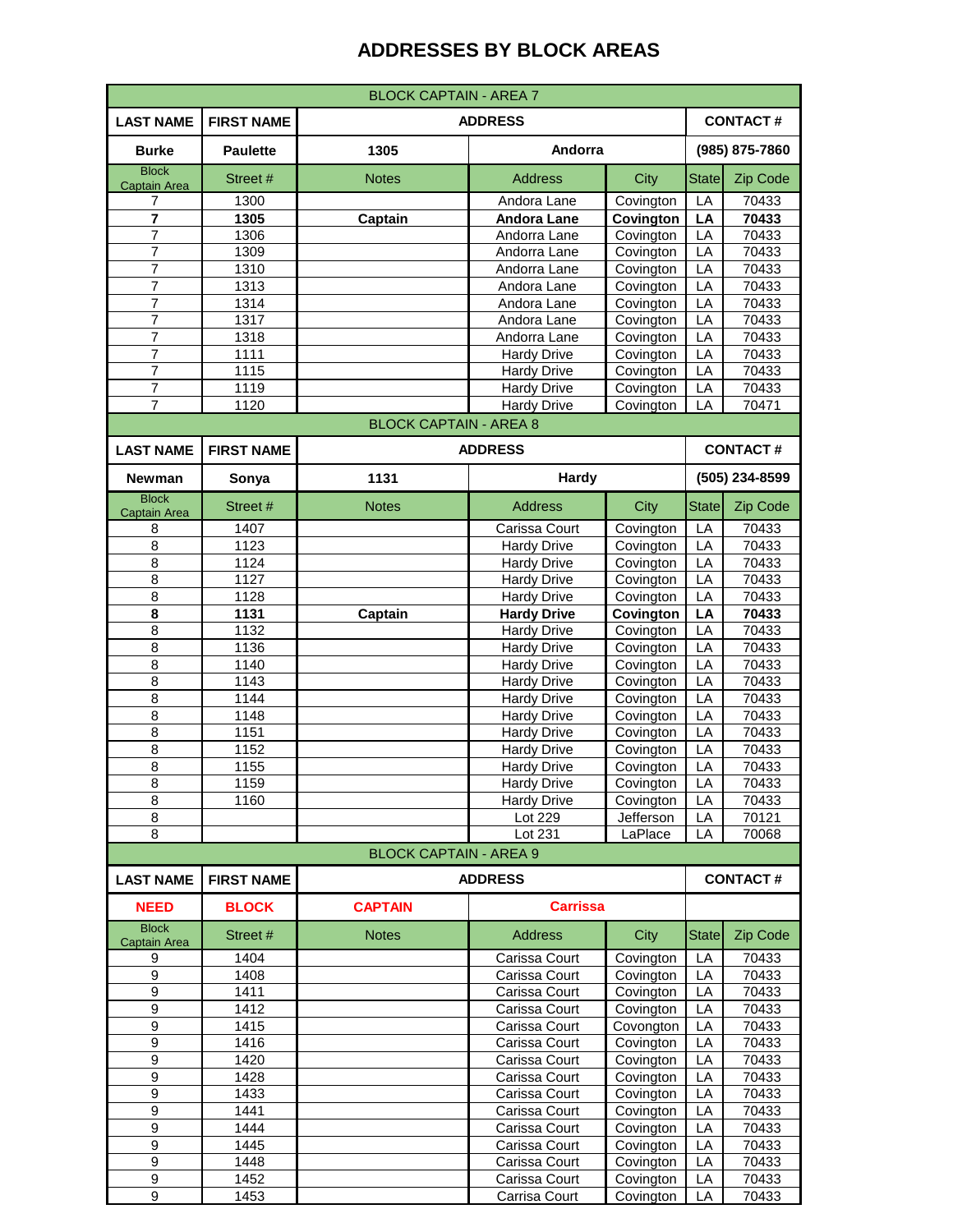| <b>BLOCK CAPTAIN - AREA 10</b>      |                                     |                                |                                                      |                        |                 |                 |  |
|-------------------------------------|-------------------------------------|--------------------------------|------------------------------------------------------|------------------------|-----------------|-----------------|--|
| <b>LAST NAME</b>                    | <b>FIRST NAME</b>                   |                                | <b>ADDRESS</b><br><b>CONTACT#</b>                    |                        |                 |                 |  |
|                                     |                                     | <b>Future Use</b>              | <b>Expansion</b>                                     |                        |                 |                 |  |
| <b>Block</b><br><b>Captain Area</b> | Street #                            | <b>Notes</b>                   | <b>Address</b>                                       | City                   | <b>State</b>    | Zip Code        |  |
| 10                                  |                                     | <b>Future Expansion</b>        |                                                      |                        |                 |                 |  |
| <b>BLOCK CAPTAIN - AREA 11</b>      |                                     |                                |                                                      |                        |                 |                 |  |
| <b>LAST NAME</b>                    | <b>FIRST NAME</b><br><b>ADDRESS</b> |                                |                                                      |                        |                 | <b>CONTACT#</b> |  |
|                                     |                                     |                                |                                                      |                        | (985) 249-6808  |                 |  |
| Liles<br><b>Block</b>               | Carol                               | 1513                           | <b>Lantana Court</b>                                 |                        |                 |                 |  |
| <b>Captain Area</b>                 | Street #                            | <b>Notes</b>                   | <b>Address</b>                                       | City                   | <b>State</b>    | Zip Code        |  |
| 11                                  | 1504                                |                                | Lantana Court                                        | Covington              | LA              | 70433           |  |
| 11                                  | 1505                                |                                | Lantana Court                                        | Covington              | LA              | 70433           |  |
| 11                                  | 1508                                |                                | Lantana Court                                        | Covington              | LA              | 70433           |  |
| 11                                  | 1509                                |                                | Lantana Court                                        | Covington              | LA              | 70433           |  |
| 11<br>11                            | 1513<br>838                         | Captain                        | <b>Lantana Court</b><br><b>River Oaks Drive</b>      | Covington              | LA<br>LA        | 70433<br>70433  |  |
| 11                                  | 842                                 |                                | <b>River Oaks Drive</b>                              | Covington<br>Covington | LA              | 70433           |  |
| 11                                  | 843                                 |                                | <b>River Oaks Drive</b>                              | Covington              | LA              | 70433           |  |
| 11                                  | 846                                 |                                | <b>River Oaks Drive</b>                              | Covington              | LA              | 70433           |  |
| 11                                  | 847                                 |                                | <b>River Oaks Drive</b>                              | Covington              | LA              | 70433           |  |
| 11                                  | 850                                 |                                | <b>River Oaks Drive</b>                              | Covington              | LA              | 70433           |  |
| 11                                  | 851                                 |                                | <b>River Oaks Drive</b>                              | Covington              | LA              | 70433           |  |
| <b>BLOCK CAPTAIN - AREA 12</b>      |                                     |                                |                                                      |                        |                 |                 |  |
| <b>LAST NAME</b>                    | <b>FIRST NAME</b>                   |                                | <b>ADDRESS</b>                                       |                        |                 | <b>CONTACT#</b> |  |
| <b>Clements</b>                     | <b>Tracey</b>                       | 1613                           | <b>Bradford Court</b>                                |                        | (985) 871-5343  |                 |  |
| <b>Block</b>                        | Street #                            | <b>Notes</b>                   | <b>Address</b>                                       | City                   | <b>State</b>    | Zip Code        |  |
| Captain Area<br>12                  | 1601                                |                                | <b>Bradford Court</b>                                | Covington              | LA              | 70433           |  |
| 12                                  | 1605                                |                                | <b>Bradford Court</b>                                | Covington              | LA              | 70433           |  |
| 12                                  | 1608                                |                                | <b>Bradford Court</b>                                | Covington              | LA              | 70433           |  |
| 12                                  | 1609                                |                                | <b>Bradford Court</b>                                | Covington              | LA              | 70433           |  |
| 12                                  | 1612                                |                                | <b>Bradford Court</b>                                | Covington              | LA              | 70433           |  |
| 12                                  | 1613                                | Captain                        | <b>Bradford Court</b>                                | Covington              | LA              | 70433           |  |
| 12                                  | 1616                                |                                | <b>Bradford Court</b>                                | Covington              | LA              | 70433           |  |
| 12                                  | 830                                 |                                | <b>River Oaks Drive</b>                              | Covington              | LA              | 70433           |  |
| 12                                  | 831                                 |                                | <b>River Oaks Drive</b>                              | Covington              | LA              | 70433           |  |
| 12                                  | 834                                 |                                | <b>River Oaks Drive</b>                              | Covington              | LA              | 70433           |  |
| 12                                  | 835                                 |                                | River Oaks Drive                                     | Covington              | LA              | 70433           |  |
| 12                                  | 839                                 | <b>BLOCK CAPTAIN - AREA 13</b> | <b>River Oaks Drive</b>                              | Covington              | LA              | 70433           |  |
|                                     |                                     |                                |                                                      |                        |                 |                 |  |
| <b>LAST NAME</b>                    | <b>FIRST NAME</b>                   |                                | <b>ADDRESS</b>                                       |                        | <b>CONTACT#</b> |                 |  |
| Guidroz<br><b>Block</b>             | <b>Terry</b>                        | 576                            | <b>Greenluster Drive</b>                             |                        |                 | (985) 892-3882  |  |
| Captain Area                        | Street #                            | <b>Notes</b>                   | <b>Address</b>                                       | City                   | <b>State</b>    | Zip Code        |  |
| 13                                  | 1504                                |                                | <b>Aristocrat Court</b>                              | Covington              | LA              | 70433           |  |
| 13                                  | 1508                                |                                | <b>Aristocrat Court</b>                              | Covington              | LA              | 70433           |  |
| 13                                  | 1509                                |                                | <b>Aristocrat Court</b>                              | Covington              | LA              | 70433           |  |
| 13                                  | 1512                                |                                | <b>Aristocrat Court</b>                              | Covington              | LA              | 70433           |  |
| 13                                  | 1515                                |                                | <b>Aristocrat Court</b>                              | Covington              | LA              | 70433           |  |
| 13                                  | 1516                                |                                | <b>Aristocrat Court</b>                              | Covington              | LA              | 70433           |  |
| 13<br>13                            | 1519<br>563                         |                                | <b>Aristocrat Court</b>                              | Covington              | LA              | 70433<br>70433  |  |
| 13                                  | 568                                 |                                | <b>Greenluster Drive</b><br><b>Greenluster Drive</b> | Covington<br>Covington | LA<br>LA        | 70433           |  |
| 13                                  | 569                                 |                                | <b>Greenluster Drive</b>                             | Covington              | LA              | 70433           |  |
| 13                                  | 572                                 |                                | <b>Greenluster Drive</b>                             | Covington              | LA              | 70433           |  |
| 13                                  | 576                                 | Captain                        | <b>Greenluster Drive</b>                             | Covington              | LA              | 70433           |  |
| 13                                  | 577                                 |                                | Greenluster Drive                                    | Covington              | LA              | 70433           |  |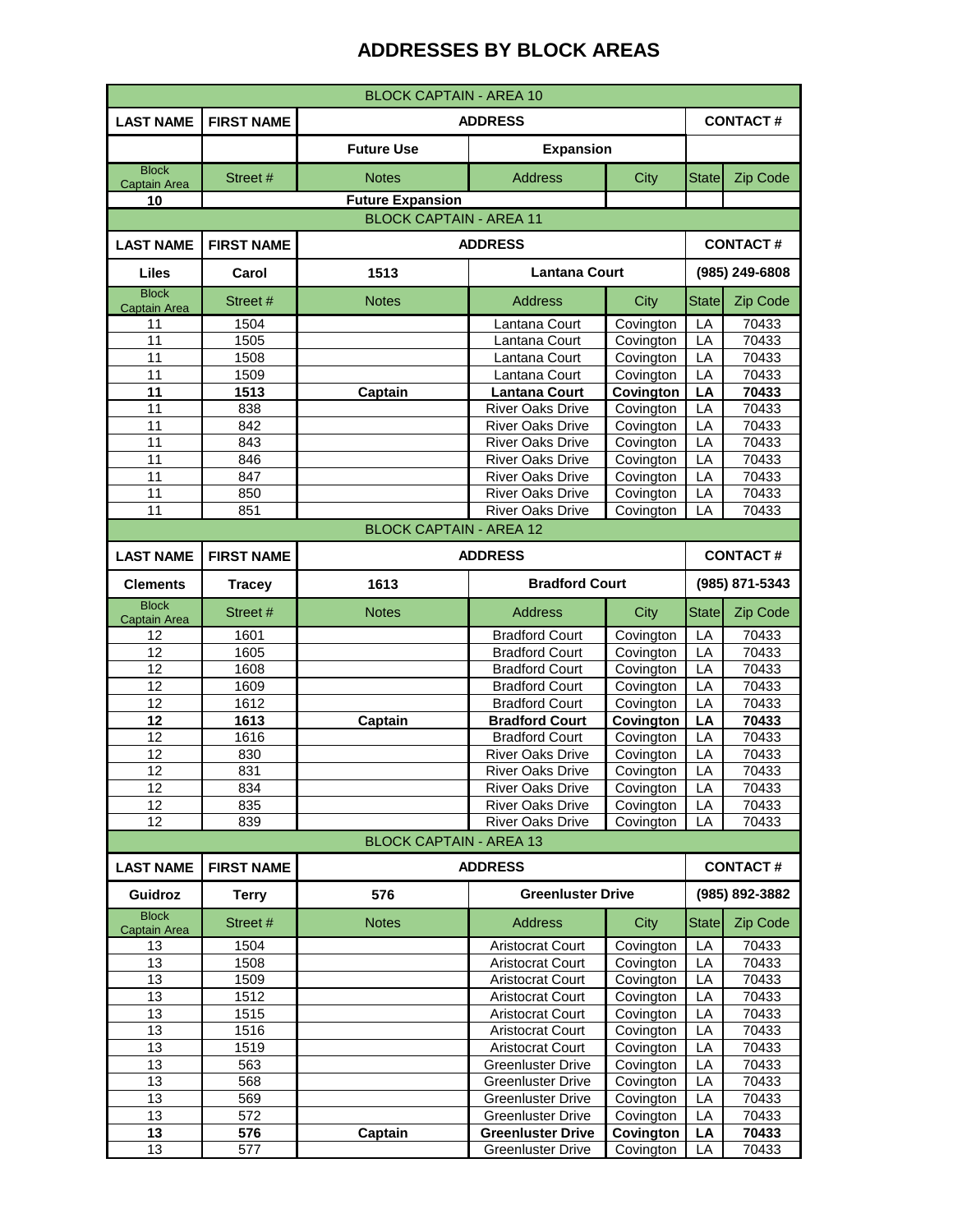| <b>BLOCK CAPTAIN - AREA 14</b>      |                   |                                   |                                   |           |                 |                 |
|-------------------------------------|-------------------|-----------------------------------|-----------------------------------|-----------|-----------------|-----------------|
| <b>LAST NAME</b>                    | <b>FIRST NAME</b> | <b>CONTACT#</b><br><b>ADDRESS</b> |                                   |           |                 |                 |
| Rader                               | <b>Babette</b>    | 449                               | <b>Rutherford Dr</b>              |           |                 | (985) 871-7643  |
| <b>Block</b><br><b>Captain Area</b> | Street #          | <b>Notes</b>                      | <b>Address</b>                    | City      | <b>State</b>    | Zip Code        |
| 14                                  | 2 Lots            |                                   | Lot 182                           | Covington | LA              | 70433           |
| 14                                  |                   |                                   | Lot 201                           | Woodlands | <b>TX</b>       | 77382           |
| 14                                  | 418               |                                   | <b>Rutherford Drive</b>           | Covington | LA              | 70433           |
| 14                                  | 422               |                                   | <b>Rutherford Drive</b>           | Covington | LA              | 70433           |
| 14                                  | 426               |                                   | <b>Rutherford Drive</b>           | Covington | LA              | 70433           |
| 14                                  | 430               |                                   | <b>Rutherford Drive</b>           | Covington | LA              | 70433           |
| 14                                  | 434               |                                   | <b>Rutherford Drive</b>           | Covington | LA              | 70433           |
| 14                                  | 437               |                                   | <b>Rutherford Drive</b>           | Covington | LA              | 70433           |
| 14                                  | 438               |                                   | <b>Rutherford Drive</b>           | Covington | LA              | 70433           |
| 14                                  | 445               |                                   | <b>Rutherford Drive</b>           | Covington | LA              | 70433           |
| 14                                  | 446               |                                   | <b>Rutherford Drive</b>           | Covington | LA              | 70433           |
| 14                                  | 449               | Captain                           | <b>Rutherford Drive</b>           | Covington | LA              | 70433           |
| 14                                  | 450               |                                   | <b>Rutherford Drive</b>           | Covington | LA              | 70433           |
|                                     |                   | <b>BLOCK CAPTAIN - AREA 15</b>    |                                   |           |                 |                 |
| <b>LAST NAME</b>                    | <b>FIRST NAME</b> |                                   | <b>ADDRESS</b>                    |           | <b>CONTACT#</b> |                 |
| <b>NEED</b>                         | <b>BLOCK</b>      | <b>CAPTAIN</b>                    | <b>Greenluster and River Oaks</b> |           |                 |                 |
| <b>Block</b><br><b>Captain Area</b> | Street #          | <b>Notes</b>                      | <b>Address</b>                    | City      | <b>State</b>    | Zip Code        |
| 15                                  | 580               |                                   | <b>Greenluster Drive</b>          | Covington | LA              | 70433           |
| 15                                  | 581               |                                   | Greenluster Drive                 | Covington | LA              | 70433           |
| 15                                  | 588               |                                   | <b>Greenluster Drive</b>          | Covington | LA              | 70433           |
| 15                                  | 705               |                                   | <b>River Oaks Drive</b>           | Covington | LA              | 70433           |
| 15                                  | 709               |                                   | <b>River Oaks Drive</b>           | Covington | LA              | 70433           |
| 15                                  | 713               |                                   | <b>River Oaks Drive</b>           | Covington | LA              | 70433           |
| 15                                  | 717               |                                   | <b>River Oaks Drive</b>           | Covington | LA              | 70433           |
| 15                                  | 718               |                                   | <b>River Oaks Drive</b>           | Covington | LA              | 70433           |
| 15                                  | 722               |                                   | <b>River Oaks Drive</b>           | Covington | LA              | 70433           |
| 15                                  | 804               |                                   | <b>River Oaks Drive</b>           | Covington | LA              | 70433           |
| 15                                  | 807               |                                   | <b>River Oaks Drive</b>           | Covington | LA              | 70433           |
| $\overline{15}$                     | 808               |                                   | <b>River Oaks Drive</b>           | Covington | LA              | 70433           |
|                                     |                   | <b>BLOCK CAPTAIN - AREA 16</b>    |                                   |           |                 |                 |
| <b>LAST NAME</b>                    | <b>FIRST NAME</b> |                                   | <b>ADDRESS</b>                    |           |                 | <b>CONTACT#</b> |
| Gilliland                           | <b>David</b>      | 470                               | <b>Rutherford Dr</b>              |           |                 | (985) 778-1747  |
| <b>Block</b><br>Captain Area        | Street #          | <b>Notes</b>                      | <b>Address</b>                    | City      | <b>State</b>    | Zip Code        |
| 16                                  | 453               |                                   | <b>Rutherford Drive</b>           | Covington | LA              | 70433           |
| 16                                  | 454               |                                   | <b>Rutherford Drive</b>           | Covington | LA              | 70433           |
| 16                                  | 457               |                                   | <b>Rutherford Drive</b>           | Covington | LA              | 70433           |
| 16                                  | 458               |                                   | <b>Rutherford Drive</b>           | Covington | LA              | 70433           |
| 16                                  | 461               |                                   | <b>Rutherford Drive</b>           | Covington | LA              | 70433           |
| 16                                  | 462               |                                   | <b>Rutherford Drive</b>           | Covington | LA              | 70433           |
| 16                                  | 465               |                                   | <b>Rutherford Drive</b>           | Covington | LA              | 70433           |
| 16                                  | 466               |                                   | <b>Rutherford Drive</b>           | Covington | LA              | 70433           |
| 16                                  | 470               | Captain                           | <b>Rutherford Drive</b>           | Covington | LA              | 70433           |
| 16                                  | 701               |                                   | <b>River Oaks Drive</b>           | Covington | LA              | 70433           |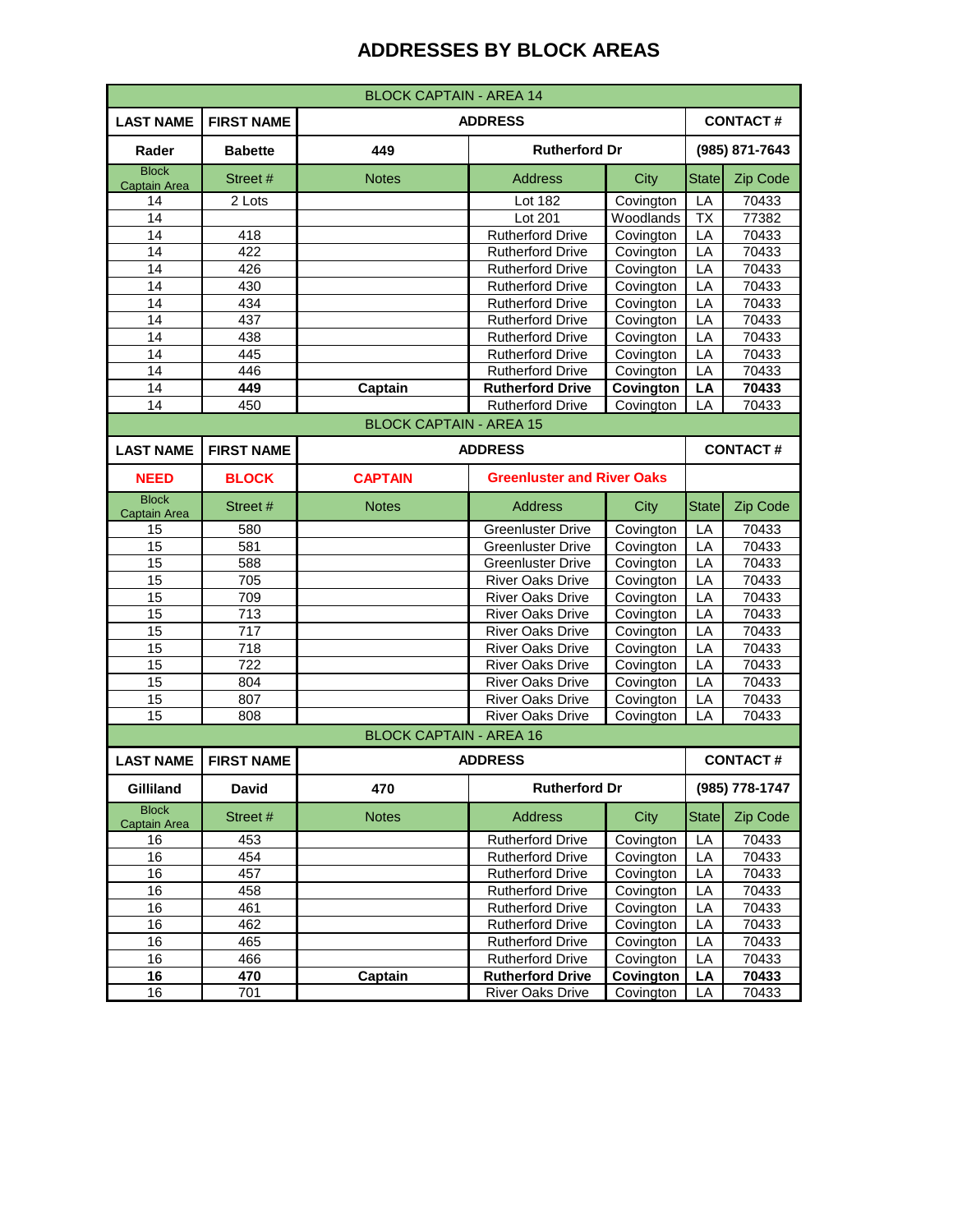| <b>BLOCK CAPTAIN - AREA 17</b> |                                                        |                                |                          |           |                 |                 |  |
|--------------------------------|--------------------------------------------------------|--------------------------------|--------------------------|-----------|-----------------|-----------------|--|
| <b>LAST NAME</b>               | <b>CONTACT#</b><br><b>FIRST NAME</b><br><b>ADDRESS</b> |                                |                          |           |                 |                 |  |
| Wright                         | Lisa                                                   | 624                            | <b>River Oaks Dr</b>     |           |                 | (985) 234-9864  |  |
| <b>Block</b><br>Captain Area   | Street #                                               | <b>Notes</b>                   | <b>Address</b>           | City      | <b>State</b>    | Zip Code        |  |
| 17                             | 612                                                    |                                | <b>River Oaks Drive</b>  | Covington | LA              | 70433           |  |
| 17                             | 615                                                    |                                | <b>River Oaks Drive</b>  | Covington | LA              | 70433           |  |
| 17                             | 616                                                    |                                | <b>River Oaks Drive</b>  | Covington | LA              | 70433           |  |
| 17                             | 620                                                    |                                | <b>River Oaks Drive</b>  | Covington | LA              | 70433           |  |
| 17                             | 621                                                    |                                | <b>River Oaks Drive</b>  | Covington | LA              | 70433           |  |
| 17                             | 624                                                    | Captain                        | <b>River Oaks Drive</b>  | Covington | LA              | 70433           |  |
| 17                             | 625                                                    |                                | <b>River Oaks Drive</b>  | Covington | LA              | 70433           |  |
| 17                             | 627                                                    |                                | <b>River Oaks Drive</b>  | Covington | LA              | 70433           |  |
| 17                             | 628                                                    |                                | <b>River Oaks Drive</b>  | Covington | LA              | 70433           |  |
| $\overline{17}$                | 702                                                    |                                | <b>River Oaks Drive</b>  | Covington | LA              | 70433           |  |
|                                |                                                        | <b>BLOCK CAPTAIN - AREA 18</b> |                          |           |                 |                 |  |
| <b>LAST NAME</b>               | <b>FIRST NAME</b>                                      |                                | <b>ADDRESS</b>           |           | <b>CONTACT#</b> |                 |  |
| <b>Rowalt</b>                  | <b>Beverly</b>                                         | 727                            | <b>Winterberry Dr</b>    |           | (985) 867-8305  |                 |  |
| <b>Block</b><br>Captain Area   | Street #                                               | <b>Notes</b>                   | <b>Address</b>           | City      | <b>State</b>    | Zip Code        |  |
| 18                             | 701                                                    |                                | <b>Winterberry Drive</b> | Covington | LA              | 70433           |  |
| 18                             | 703                                                    |                                | <b>Winterberry Drive</b> | Covington | LA              | 70433           |  |
| 18                             | 706                                                    |                                | <b>Winterberry Drive</b> | Covington | LA              | 70433           |  |
| 18                             | 707                                                    |                                | <b>Winterberry Drive</b> | Covington | LA              | 70433           |  |
| 18                             | 710                                                    |                                | <b>Winterberry Drive</b> | Covington | LA              | 70433           |  |
| 18                             | 711                                                    |                                | <b>Winterberry Drive</b> | Covington | LA              | 70433           |  |
| 18                             | 714                                                    |                                | <b>Winterberry Drive</b> | Covington | LA              | 70433           |  |
| 18                             | 715                                                    |                                | <b>Winterberry Drive</b> | Covington | LA              | 70433           |  |
| 18                             | 718                                                    |                                | <b>Winterberry Drive</b> | Covington | LA              | 70433           |  |
| 18                             | 719                                                    |                                | <b>Winterberry Drive</b> | Covington | LA              | 70433           |  |
| 18                             | 722                                                    |                                | <b>Winterberry Drive</b> | Covington | LA              | 70433           |  |
| 18                             | 723                                                    |                                | <b>Winterberry Drive</b> | Covington | LA              | 70433           |  |
| 18                             | 726                                                    |                                | <b>Winterberry Drive</b> | Covington | LA              | 70433           |  |
| 18                             | 727                                                    | Captain                        | <b>Winterberry Drive</b> | Covington | LA              | 70433           |  |
| 18                             | 730                                                    |                                | <b>Winterberry Drive</b> | Covington | LA              | 70433           |  |
|                                |                                                        | <b>BLOCK CAPTAIN - AREA 19</b> |                          |           |                 |                 |  |
| <b>LAST NAME</b>               | <b>FIRST NAME</b>                                      |                                | <b>ADDRESS</b>           |           |                 | <b>CONTACT#</b> |  |
| <b>Curren</b>                  | <b>Annette</b>                                         | 600                            | <b>River Oaks</b>        |           |                 | (985) 809-3005  |  |
| <b>Block</b><br>Captain Area   | Street #                                               | <b>Notes</b>                   | <b>Address</b>           | City      | <b>State</b>    | Zip Code        |  |
| 19                             | 501                                                    |                                | <b>River Oaks Drive</b>  | Covington | LA              | 70433           |  |
| 19                             | 502                                                    |                                | <b>River Oaks Drive</b>  | Covington | LA              | 70433           |  |
| 19                             | 506                                                    |                                | <b>River Oaks Drive</b>  | Covington | LA              | 70433           |  |
| 19                             | 507                                                    |                                | <b>River Oaks Drive</b>  | Covington | LA              | 70433           |  |
| 19                             | 510                                                    |                                | <b>River Oaks Drive</b>  | Covington | LA              | 70433           |  |
| 19                             | 511                                                    |                                | River Oaks Drive         | Covington | LA              | 70433           |  |
| 19                             | 514                                                    |                                | <b>River Oaks Drive</b>  | Covington | LA              | 70433           |  |
| 19                             | 515                                                    |                                | <b>River Oaks Drive</b>  | Covington | LA              | 70433           |  |
| 19                             | 519                                                    |                                | <b>River Oaks Drive</b>  | Covington | LA              | 70433           |  |
| 19                             | 600                                                    | Captain                        | <b>River Oaks Drive</b>  | Covington | LA              | 70433           |  |
| 19                             | 603                                                    |                                | <b>River Oaks Drive</b>  | Covington | LA              | 70433           |  |
| 19                             | 604                                                    |                                | <b>River Oaks Drive</b>  | Covington | LA              | 70433           |  |
| 19                             | 607                                                    |                                | <b>River Oaks Drive</b>  | Covington | LA              | 70433           |  |